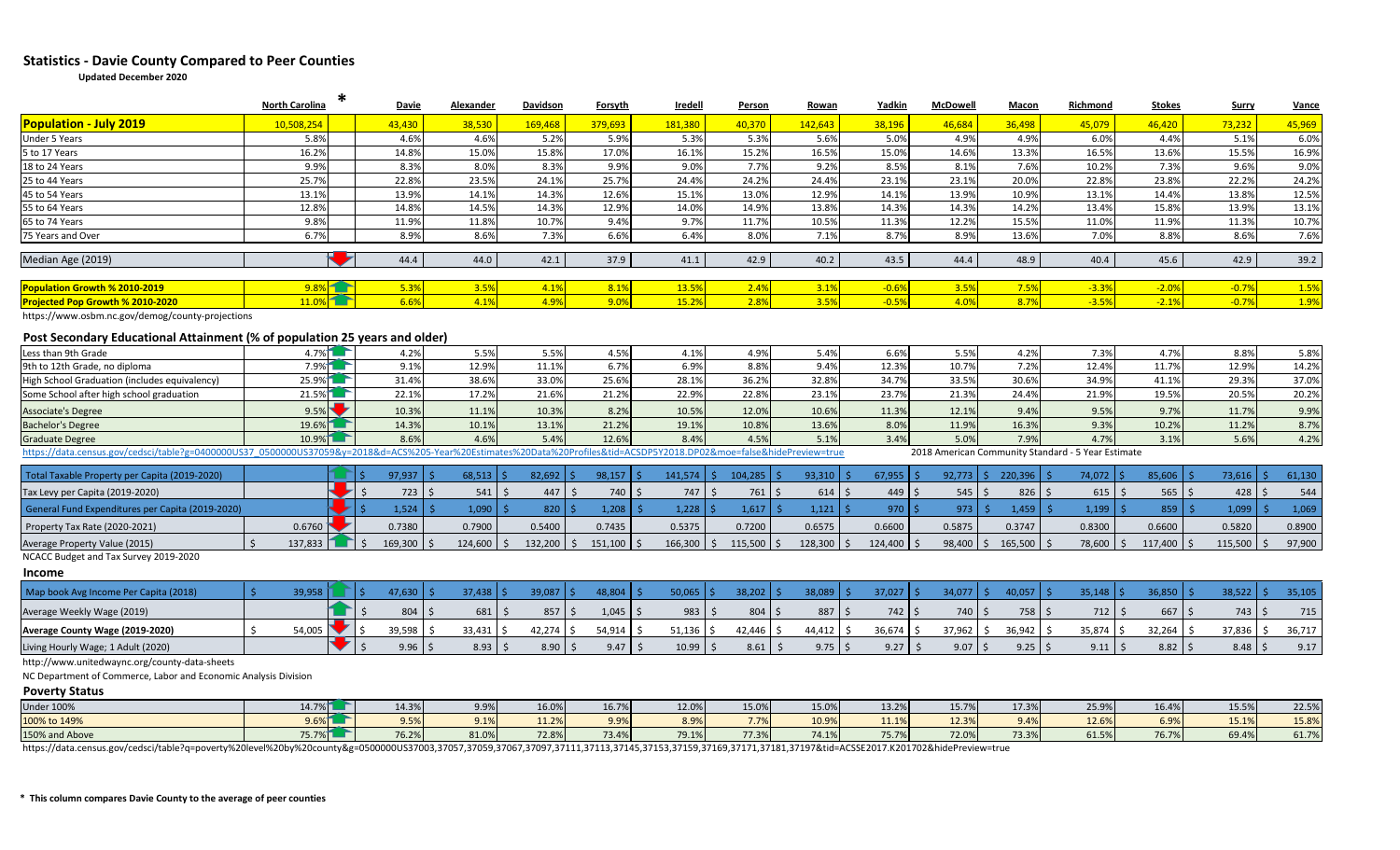### **Statistics - Davie County Compared to Peer Counties**

**Updated December 2020**

|                                              | <b>North Carolina</b> | <b>Davie</b> | Alexander                                            | <b>Davidson</b> | <b>Forsyth</b> | <b>Iredell</b> | <b>Person</b> | <u>Rowan</u> | Yadkin      | McDowell | Macon | Richmond                                                             | <b>Stokes</b> | <b>Surry</b> | <u>Vance</u> |
|----------------------------------------------|-----------------------|--------------|------------------------------------------------------|-----------------|----------------|----------------|---------------|--------------|-------------|----------|-------|----------------------------------------------------------------------|---------------|--------------|--------------|
| <b>Employment Status</b>                     |                       |              |                                                      |                 |                |                |               |              |             |          |       |                                                                      |               |              |              |
| Unemployed Population (May 2019)             | $4.4\%$ T             | 3.5%         | 3.6%                                                 | 3.8%            | 3.9%           | 3.7%           | 4.4%          | 4.0%         | 3.6%        | 3.8%     | 4.0%  | 4%.د                                                                 | 3.7%          | 3.8%         | 5.9%         |
| Unemployed Population (Oct 2020)             | $6.1\%$               | 5.3%         |                                                      | 5.8%            | 6.3%           | 5.8%           | 6.1%          | 6.3%         | 20/<br>J.J/ | 5.7%     |       | 8.2%                                                                 | $\Lambda^{0}$ | 5.2%         | 9.1%         |
| https://d4.nccommerce.com/LausSelection.aspx |                       |              | https://accessnc.nccommerce.com/DemographicsReports/ |                 |                |                |               |              |             |          |       |                                                                      |               |              |              |
| Veterans as a % to Population over 18        | $8.6\%$               | 9.0%         | 7.2%                                                 | 7.89            | 8.0%           | 7.2%           | 8.0%          | 8.8%         | 8.0%        | 7.7%     | 10.1% | 8.0%                                                                 | 8.7%          | 7.4%         | 6.8%         |
|                                              |                       |              |                                                      |                 |                |                |               |              |             |          |       | UC Canaus Burgau, American Campaugin: Curray, 2010 (Eugar optimated) |               |              |              |

https://data.census.gov/cedsci/table?g=0400000US37,37.050000&y=2018&d=ACS%205-Year%20Estimates%20Data%20Profiles&tid=ACSDP5Y2018.DP02&moe=false&hidePreview=true US Census Bureau, American Community Survey, 2018 (5 year est

| <b>Economic Indicators - County Tier Designations</b> | Eacch year the state ranks each county for desginating development tiers whch is tied to state funding opportunities for economic development |
|-------------------------------------------------------|-----------------------------------------------------------------------------------------------------------------------------------------------|
|-------------------------------------------------------|-----------------------------------------------------------------------------------------------------------------------------------------------|

| 2019 Tie                                                                         |  |  |                         |                             |                      |  |  |  |
|----------------------------------------------------------------------------------|--|--|-------------------------|-----------------------------|----------------------|--|--|--|
| 2020 tier                                                                        |  |  |                         |                             |                      |  |  |  |
| 2021 Ti                                                                          |  |  |                         |                             |                      |  |  |  |
| https://www<br>nccommerce.com/grants-incentives/county-distress-rankings-tiers./ |  |  | <b>I</b> wo counties: 1 | : and 20 Tier Three countie | s (least distressed, |  |  |  |

#### **Citizen Engagement**

| Registered Voters as % to Population over 18                               | 89.8% | 89.9%        | 70.01<br>'Y.b"     | 85.0% | 92.9% | 01.70<br>J1.1" | 86.6%                             | 077   | $80.9^\circ$ | <b>70 5%</b><br>7. ل. | 91.09                              |              | $\sim$ $\sim$ $\sim$<br>53.J | 01.20<br>81.Z | 83.8%        |
|----------------------------------------------------------------------------|-------|--------------|--------------------|-------|-------|----------------|-----------------------------------|-------|--------------|-----------------------|------------------------------------|--------------|------------------------------|---------------|--------------|
| er Turnout - 2016 Gen election<br><b>Registered Voter</b>                  | 69.0% | 72.0<br>5.4% | 74.8%              | 69.7% | 67.1% | 68.59          | 72.40<br>72.IY                    | 67.0% | 73.1%        | 27.201<br>1.27        | 68.89                              | <b>62 59</b> | 7100<br>/1.87                | 70.2%         | 54.0%        |
| - 2018 Gen election<br><b>Registered Voter</b><br>Turnout -                | 52.1% | 58.6%        | $FC = 70$<br>36.1% | 51.6% | 51.6% | 53.6%          | 54.8%                             | 19.4% | 55.1%        | 49.8%                 | 58.6%                              | AC<br>ዞb.9ነ  | 55.19                        | 52.2%         | 172<br>41.2% |
| - 2020 Gen election<br><b>Registered Voter</b><br><b>Cor Turnout - 204</b> | 75.4% | 80.7%        | 82.5%              | 78.0% | 74.4% | 78.69          | $\overline{\phantom{a}}$<br>79.1% | 75.6% | 80.9%        | 77.2%                 | $\overline{\phantom{a}}$<br>76.7°, | 71.09        | 81.19                        | 78.0%         | 71.0%        |

ST\_StatisticsByPrecinct.rpt / NC State Board of Elections & Ethics Enforcement

| <b>Industry</b>                   | 2018 (5 year Est) |       |       |       |       |       |       |       |       |       |       |       |         |       |       |
|-----------------------------------|-------------------|-------|-------|-------|-------|-------|-------|-------|-------|-------|-------|-------|---------|-------|-------|
| Agriculture, Forestry, Fish, Hunt | $1.3\%$           | 1.9%  | 2.5%  | 0.9%  | 0.4%  | 1.1%  | 1.3%  | 1.0%  | 3.1%  | 0.9%  | 4.4%  | 3.1%  | $1.0\%$ | 3.1%  | 1.9%  |
| Construction                      | 6.8%              | 7.1%  | 6.0%  | 7.0%  | 5.6%  | 6.4%  | 8.8%  | 8.6%  | 9.2%  | 7.4%  | 11.5% | 6.5%  | 7.8%    | 9.7%  | 6.1%  |
| Manufacturing                     | $12.4\%$          | 18.6% | 32.0% | 20.5% | 12.3% | 18.8% | 15.4% | 17.0% | 21.3% | 26.6% | 6.5%  | 18.0% | 18.4%   | 15.7% | 17.8% |
| <b>Wholesale Trade</b>            | $2.5\%$           | 3.7%  | 2.2%  | 3.5%  | 2.6%  | 3.1%  | 0.6%  | 3.0%  | 2.4%  | 2.5%  | 1.9%  | 2.9%  | 2.8%    | 2.2%  | 3.3%  |
| <b>Retail Trade</b>               | $11.8\%$          | 13.6% | 11.0% | 12.0% | 11.4% | 14.1% | 10.5% | 12.9% | 10.2% | 11.4% | 13.79 | 13.6% | 9.9%    | 13.2% | 15.3% |
| Transportation & Warehousing      | 4.5%              | 5.2%  | 5.5%  | 6.4%  | 4.4%  | 5.1%  | 6.1%  | 5.4%  | 4.6%  | 3.2%  | 4.1%  | 5.7%  | 7.0%    | 4.5%  | 5.0%  |
| Information                       | $1.8\%$           | 0.8%  | 0.5%  | 1.4%  | 1.5%  | 0.8%  | 1.8%  | 0.8%  | 1.4%  | 0.5%  | 2.2%  | 0.6%  | 0.9%    | 0.7%  | 1.8%  |
| Finance, Insurance, Real Estate   | 6.4%              | 5.0%  | 2.9%  | 4.3%  | 7.2%  | 5.3%  | 2.5%  | 3.8%  | 3.2%  | 2.4%  | 5.3%  | 3.1%  | 5.0%    | 3.8%  | 3.2%  |
| Professional, Scientific          | 10.7%             | 10.6% | 3.5%  | 7.5%  | 11.2% | 9.0%  | 8.0%  | 7.0%  | 9.2%  | 5.6%  | 8.4%  | 4.9%  | 9.1%    | 7.1%  | 4.8%  |
| Educational Services, Health care | 23.0%             | 18.9% | 21.0% | 20.3% | 26.6% | 19.1% | 28.8% | 23.4% | 20.5% | 22.5% | 21.9% | 22.5% | 22.9%   | 22.6% | 23.4% |
| Arts, Entertainment, Recreation   | 9.6%              | 6.8%  | 5.0%  | 7.4%  | 8.9%  | 10.2% | 7.3%  | 8.8%  | 8.4%  | 7.7%  | 13.79 | 6.6%  | 6.4%    | 8.6%  | 7.1%  |
| <b>Other Services</b>             | 4.9%              | 4.8%  | 4.6%  | 5.4%  | 5.0%  | 4.6%  | 4.4%  | 5.7%  | 4.0%  | 3.9%  | 6.39  | 6.3%  | 4.6%    | 5.1%  | 4.2%  |
| <b>Public Administration</b>      | $4.3\%$           | 3.0%  | 3.3%  | 3.4%  | 2.9%  | 2.4%  | 4.5%  | 2.6%  | 2.5%  | 5.4%  | 3.1%  | 6.2%  | 4.2%    | 3.7%  | 6.1%  |

https://data.census.gov/cedsci/table?g=0400000US37,37.050000&d=ACS%205-Year%20Estimates%20Data%20Profiles&tid=ACSDP5Y2018.DP03&hidePreview=true

#### **Farming & Agriculture - 2017 USDA Census**

| Acres of Farms (2017)                     | 84,305           | 76,933                                                                                                                                                                                                                                            | 54,146      | 92,359                  | 34,801  | 133,346        | 82,194      | 118,914                 | 87,522      | 22.997                  | 19,775                | 59,173                                                                                                                                                                                                     | 92,904      | 152,452       | 66,157      |
|-------------------------------------------|------------------|---------------------------------------------------------------------------------------------------------------------------------------------------------------------------------------------------------------------------------------------------|-------------|-------------------------|---------|----------------|-------------|-------------------------|-------------|-------------------------|-----------------------|------------------------------------------------------------------------------------------------------------------------------------------------------------------------------------------------------------|-------------|---------------|-------------|
| <b>Total Farms</b>                        | 46,418           | 591                                                                                                                                                                                                                                               | 544         | 1,003                   | 557     | 1,055          | 393         | 925                     | 818         | 333                     | 340                   | 237                                                                                                                                                                                                        | 856         | 1,064         | 238         |
| Average Age of Principal Producer         |                  | 60.9                                                                                                                                                                                                                                              | 57.0        | 60.6                    | 60.2    | 60.3           | 55.7        | 58.9                    | 58.1        | 59.0                    | 61.7                  | 59.7                                                                                                                                                                                                       | 60.3        | 59.2          | 62.0        |
| Value of Animal Products                  |                  | \$ 9,165,694,000 \$ 18,001,000 \$ 16,581,000 \$ 167,867,000 \$ 30,847,000 \$ 1,628,000 \$ 93,988,000 \$ 4,883,000 \$ 33,708,000 \$ \$112,406,000 \$ 10,673,000 \$ \$ 0,673,000 \$ 180,002,000 \$ 30,002,000 \$ \$ 30,002,000 \$ \$ 180,712,000 \$ |             |                         |         |                |             |                         |             |                         |                       |                                                                                                                                                                                                            |             |               | 414,000     |
| <b>Total Agricultural Products Sold</b>   | \$12,900,674,000 | $\blacktriangleright$   \$ 26.931.000   \$                                                                                                                                                                                                        |             |                         |         |                |             |                         |             |                         |                       | 8,475,000   \$ 47,070,000   \$ 10,903,000   \$ 112,871,000   \$ 39,301,000   \$ 81,781,000   \$139,652,000   \$ 2,4602,000   \$ 7,842,000   \$ 189,170,000   \$ 42,422,000   \$ 230,105,000   \$17,211,000 |             |               |             |
| Direct to Consumer Sales                  | 69,968,000       | 128,000                                                                                                                                                                                                                                           | 1,129,000   | $620,000$ $\mid$ \$     | 415,000 | $1,868,000$ \$ |             | 740,000 \$ 1,127,000 \$ | 571,000     |                         | 362,000 \$ 125,000 \$ | 27,000                                                                                                                                                                                                     | 472,000     | 621,000       | 34,000      |
| Agritourism Revenue                       | 23,785,000       | 241,000                                                                                                                                                                                                                                           |             | $14,000$ \$             | 78,000  | 554,000        |             |                         | 176,000     |                         | 71,000   \$ 247,000   |                                                                                                                                                                                                            | 348,000     |               |             |
| Avg Value of Farm & Farm Buildings (2017) |                  | \$391.502 M                                                                                                                                                                                                                                       | \$304.930 M | \$535.440 M \$323.900 M |         | \$725.081 M    | \$310.527 M | \$695.620 M             | \$478.859 M | \$120.908 M \$157.524 M |                       | \$258,300 M                                                                                                                                                                                                | \$379.435 M | \$681.583 M\$ | \$197.034 M |
|                                           |                  |                                                                                                                                                                                                                                                   |             |                         |         |                |             |                         |             |                         |                       |                                                                                                                                                                                                            |             |               |             |

<https://cefs.ncsu.edu/resources/>

**\* This column compares Davie County to the average of peer counties**